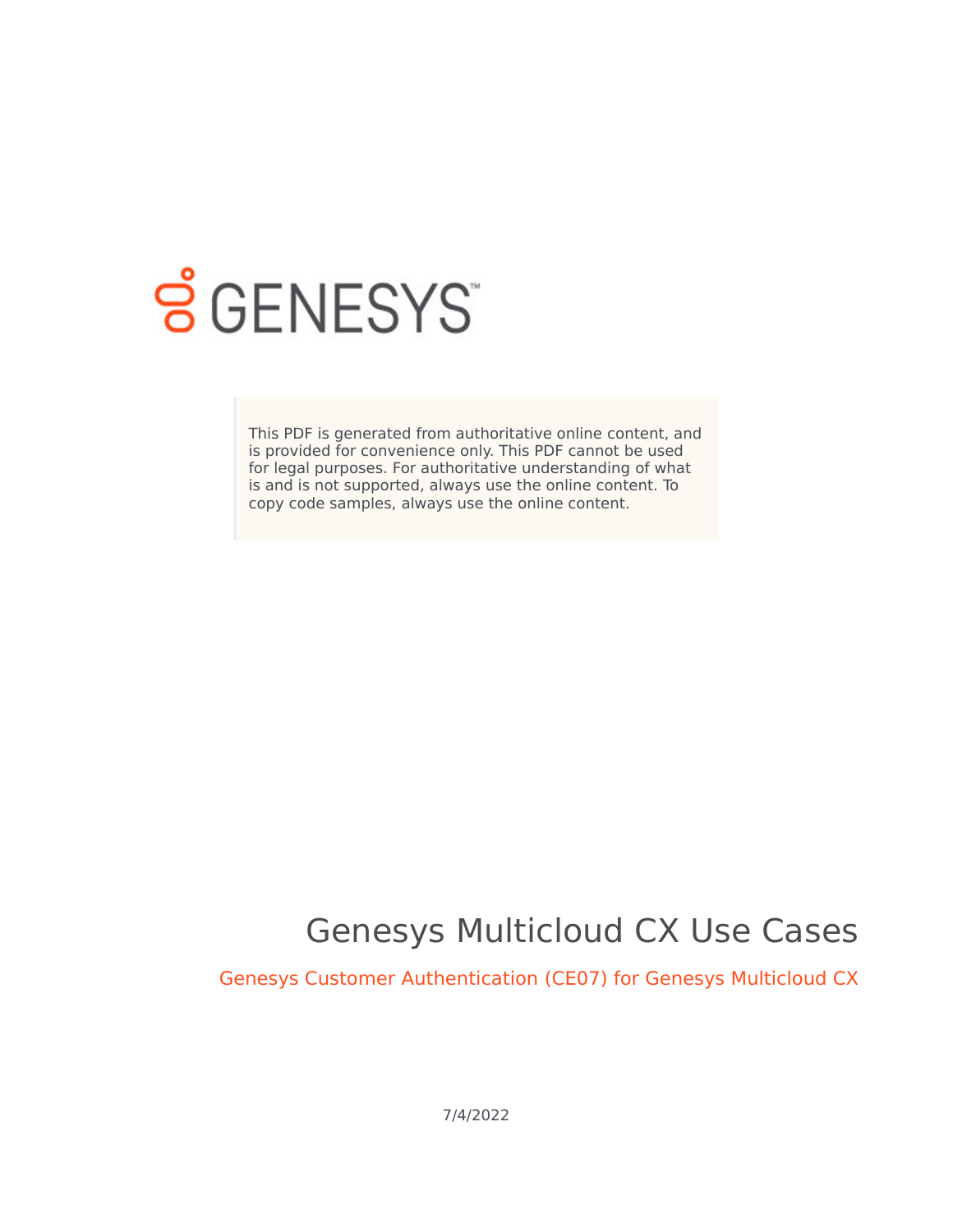#### Identify and verify customers in your IVR

## <span id="page-1-0"></span>What's the challenge?

Most IVRs require your customers to manually enter their information each time they call. Customers typically have to supply that information again when they're connected with an agent or transferred — leading to longer handle times, higher purchase abandonment and poor customer experience scores.

## <span id="page-1-1"></span>What's the solution?

Cut out time-consuming identification steps with a simple, automated caller ID. Genesys Customer Authentication integrates with your customer database to identify callers by their phone number. This context is passed across channels — so you can identify, verify and proactively greet customers, without repetition.

#### [Link to video](https://player.vimeo.com/video/526149198?title=0&byline=0&portrait=0)

• • •

#### **Other offerings:**

Contents

- 1 [What's the challenge?](#page-1-0)
- 2 [What's the solution?](#page-1-1)
- 3 [Use Case Overview](#page-3-0)
	- 3.1 [Story and Business Context](#page-3-1)
	- 3.2 [Use Case Benefits\\*](#page-3-2)
	- 3.3 [Summary](#page-3-3)
- 4 [Use Case Definition](#page-4-0)
	- 4.1 [Business Flow](#page-4-1)
	- 4.2 [Business and Distribution Logic](#page-6-0)
- 5 [User Interface & Reporting](#page-6-1) 
	- 5.1 [Agent UI](#page-6-2)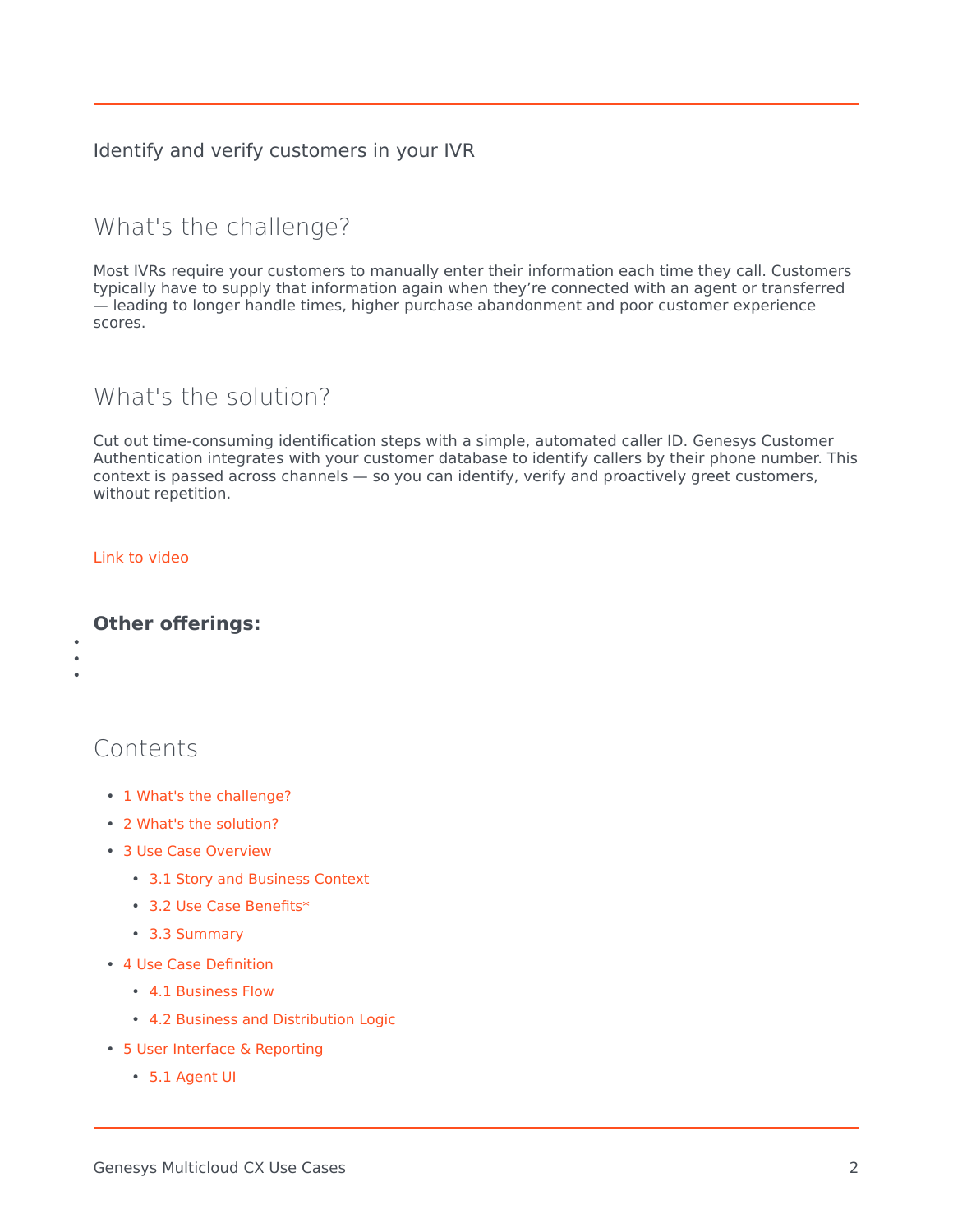- 5.2 [Reporting](#page-6-3)
- 6 [Customer-facing Considerations](#page-7-0)
	- 6.1 [Interdependencies](#page-7-1)
- 7 [Related Documentation](#page-8-0)
	- 7.1 [Agent Desktop](#page-8-1)
	- 7.2 [Document Version](#page-8-2)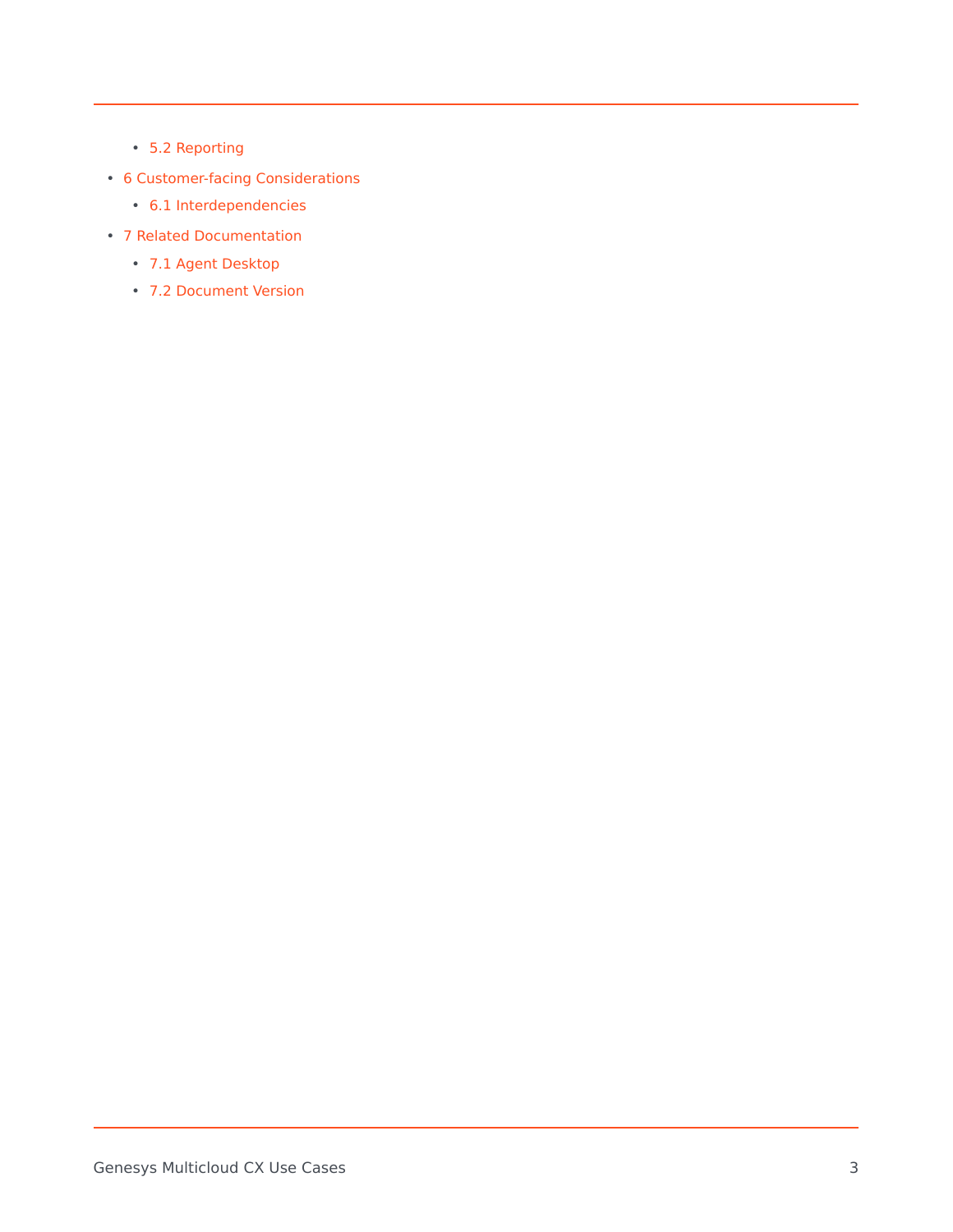## <span id="page-3-0"></span>Use Case Overview

#### <span id="page-3-1"></span>Story and Business Context

In most IVR applications, customers call into companies, such as their credit card company, bank, or cable company, and must manually identify themselves. If the call goes to an agent, customers typically need to identify themselves again to the agent. This process is frustrating and time consuming for callers. IVR systems can and should contain self-service to identify the customer automatically based on their caller ID, and this information should be used throughout the call flow for progressive identification and verification (ID&V), passed as context to a visual session or passed to an agent. This verification makes customers feel that they want to do business with the company, as their identity is proactively recognized and maintained. For example, when the call connects, a data dip should be completed to identify the customer based on their caller ID. The IVR application can then configure logic to greet the caller by name, skip identification for new self-services within the same call, or skip identification or verification if they move to a visual IVR.

#### <span id="page-3-2"></span>Use Case Benefits\*

The following benefits are based on benchmark information captured from Genesys customers and may vary based on industry, lines of business or Genesys product line:

| <b>Use Case Benefits</b>            | <b>Explanation</b>                                                                                                                                                                          |  |
|-------------------------------------|---------------------------------------------------------------------------------------------------------------------------------------------------------------------------------------------|--|
| <b>Improved Containment Rate</b>    | Reduce agent handled inbound call volume by<br>improving containment rate through a robust and<br>flexible solution.                                                                        |  |
| <b>Improved Customer Experience</b> | Passing identification and verification from IVR to<br>the agent improves the customer experience.                                                                                          |  |
| Reduced Handle Time                 | Automated identification and verification in the IVR<br>reduces agent handling time.                                                                                                        |  |
| Reduced Interaction Abandonment     | Certain self-service tasks require a solid means of<br>authentication. If a caller cannot be adequately<br>identified, the call will likely end up waiting for an<br>agent to be available. |  |

#### <span id="page-3-3"></span>Summary

The IVR system proactively identifies the caller at the beginning of the call. The IVR then asks the caller to identify themselves by entering information to verify their identity. Depending on the business logic configured in the Control Center, the system routes the caller to self-service in the IVR, a main menu, or an agent. If the customer needs to go through another self-service option, the customer's ID&V status persists. This ID&V status also persists if they transfer to a visual IVR and continue their journey there. Finally, if the caller transfers from the IVR to an agent, the system displays the data captured by the IVR to the agent, providing a better experience for both the caller and agent.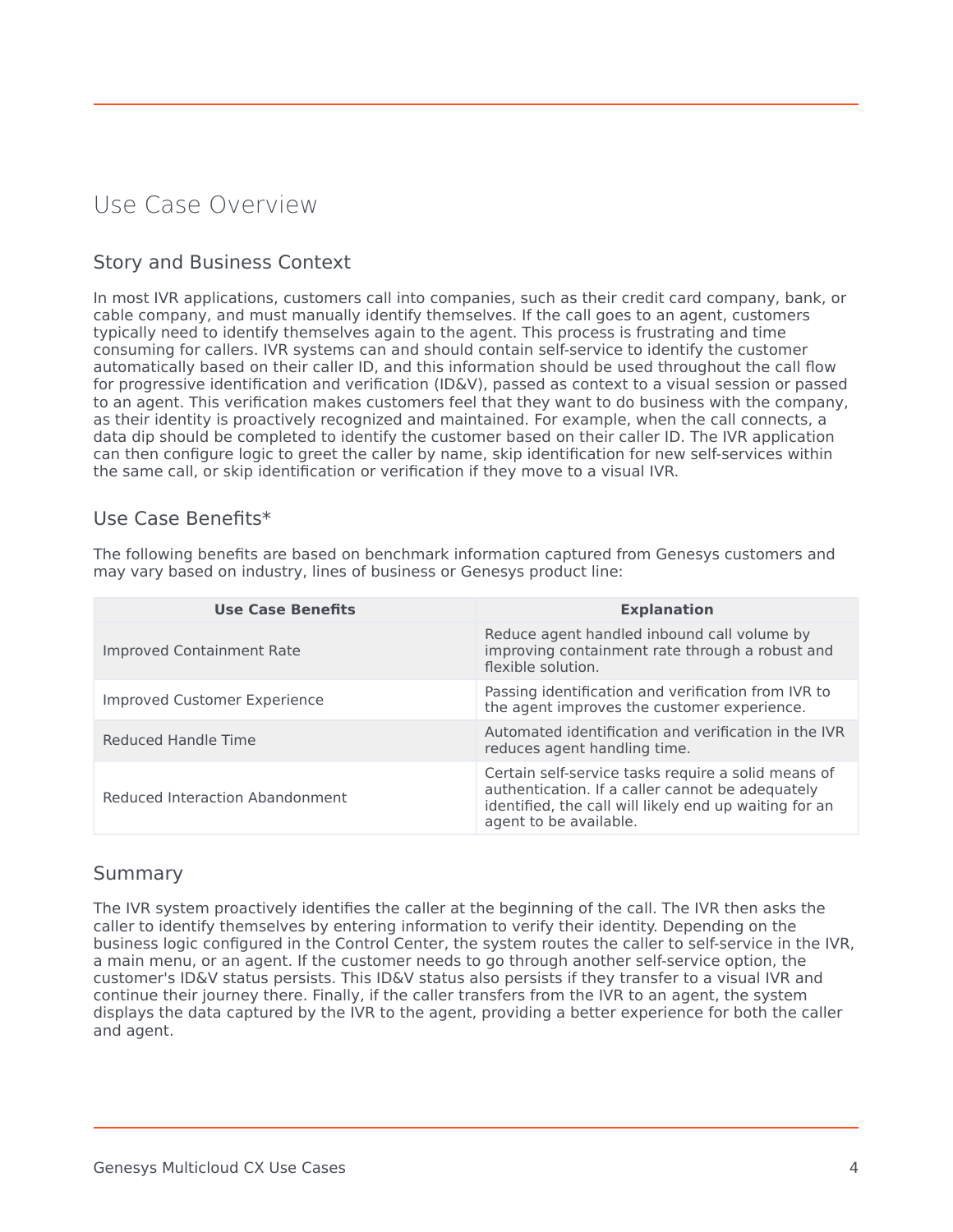## <span id="page-4-0"></span>Use Case Definition

#### <span id="page-4-1"></span>Business Flow

Figure 1: Example Business Flow

#### **Business Flow Description**

- 1. Call is transferred into the application. This self-service module can be integrated into a broader IVR application that answers the call. At some point, the application may decide that Identification and Verification of the customer is required and will initiate the flow of this use case. If ID&V is required, then the application initiates the flow of this use case. If the customer has already been identified in a previous channel, transaction or step then it skips this flow. If not it continues to step 3. The broader IVR application is not within the scope of this use case.
- 2. If enabled, Genesys identifies a customer using the Automatic Number Identification (ANI) / Caller Line Identification (CLI).
- 3. If ANI / CLI are available, Genesys performs a lookup in the company's database to identify the caller.
- 4. If identification via ANI / CLI is disabled or fails, Genesys asks for a separate Identifier (for example customer ID, account number, tracking number) to identify the customer. This question must require numeric entry. If the customer does not have the necessary information, Genesys asks the customer to press a specific DTMF tone.
- 5. The customer input is validated against the customer database.
	- If no match is found, the customer is asked for their identifier, up to a maximum of three times after failure. The number of retry attempts is configurable.
	- If the customer is still not successfully validated, the customer is forwarded to agent assisted service.
- 6. If a match is found, Genesys asks for additional information validating the caller's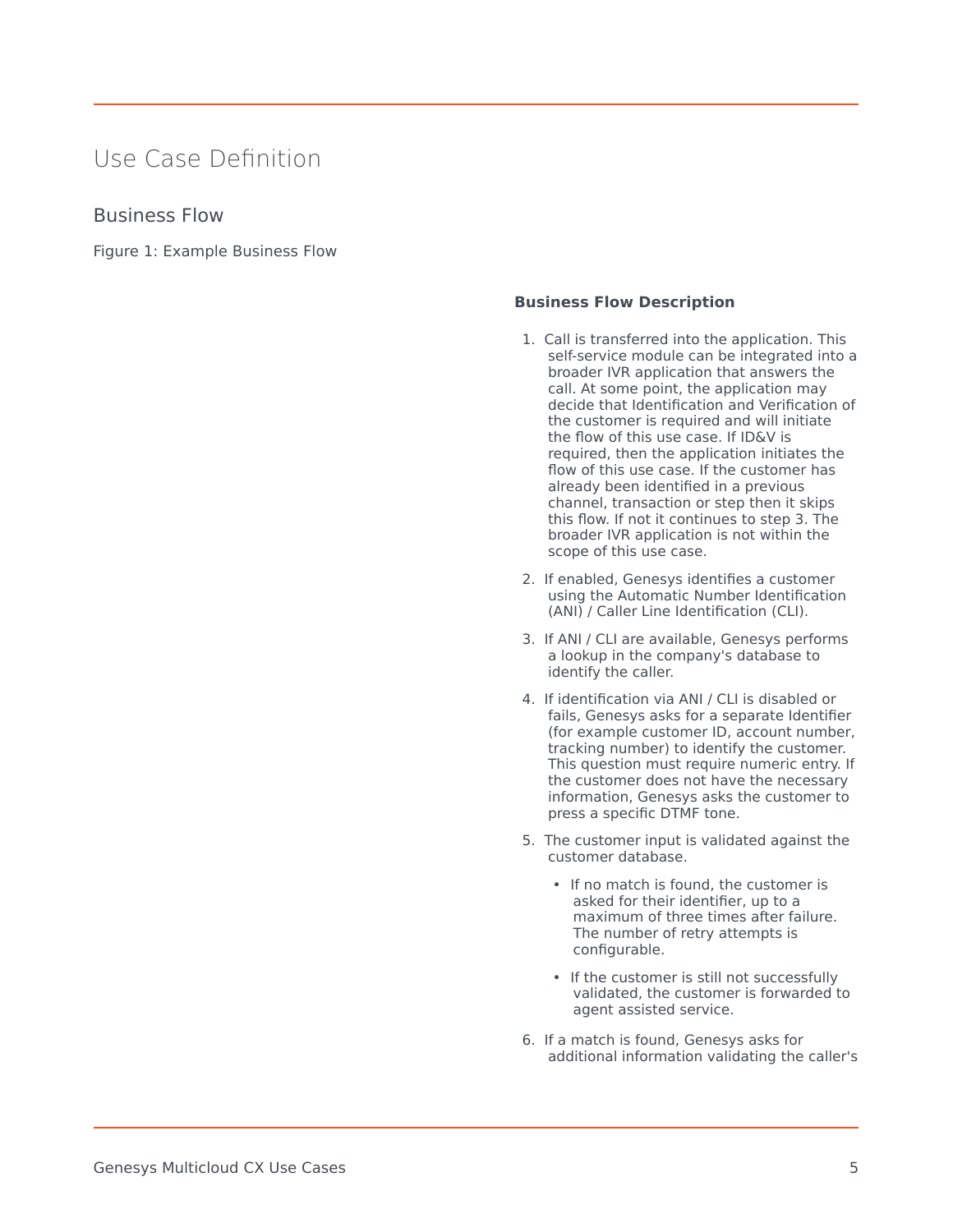identity for security purposes. This question must require numeric entry.

- Progressive ID&V, i.e.: higher levels of authentication based on customer profile information and/or requested transaction, occurs during self-service depending on the type of interaction.
- Progressive ID&V is defined in a separate ID&V module and is not within the scope of this use case. The preceding level of authentication should be configurable by a business user in real time should they want to reorder authentication questions.
- 7. Genesys looks up and validates the security information entered by the caller within a third-party application. If this validation is not successful, the system asks the customer for security information again, up to a maximum of three times after failure.
	- If the system cannot successfully validate the customer, the system forwards the customer to agent assisted service.
- 8. Genesys plays a prompt that confirms the validation or informs the customer of the failure.
- 9. A configuration parameter determines where the caller should be routed to next. The possible options are shown in the following list. However, these options are outside the scope of the ID&V use case:
	- Agent assisted service the result of the identification and verification are displayed to the agent making both the customer and agent experience better.
	- Self-service IVR such as transfer funds, make a payment.
	- Progressive ID&V could occur before self-service depending on the type of interaction. This option would be defined in a separate self-service module outside the scope of this use case.
	- IVR main menu for identification of the type of caller request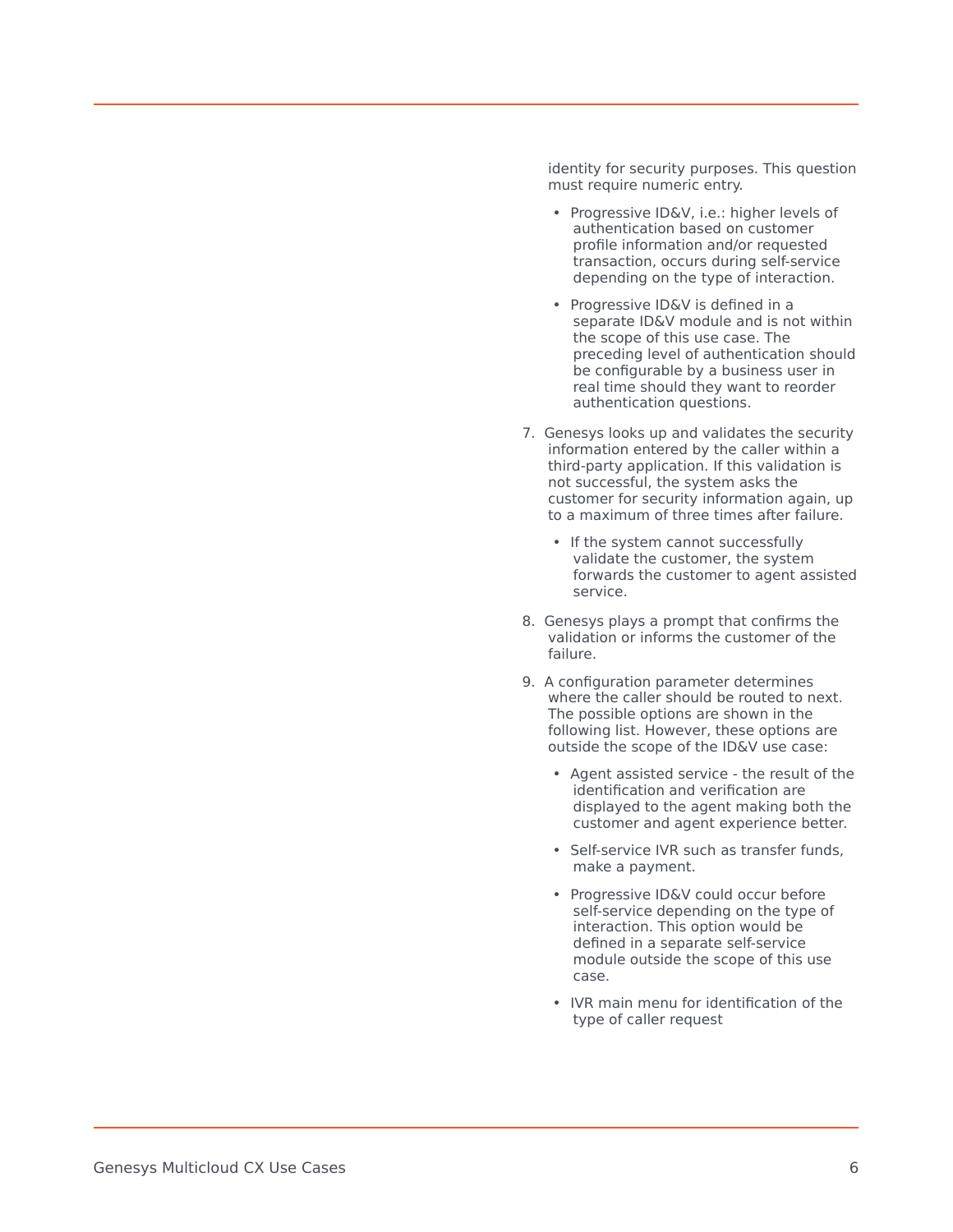#### <span id="page-6-0"></span>Business and Distribution Logic

Business Logic

You can define business logic to govern the ID mechanism, next steps, and voice prompts.

Customer identification by ANI / CLI

Step 3 in the preceding flow can be enabled or disabled depending on specific customer requirements. If this step is disabled, the flow always asks for a customer identifier (for example customer ID, account number, or tracking number). This parameter can be set per company service line.

Configuration to define the next steps

After have been performed successfully, the call will be transferred to the next step of the overall call flow. This step might be an agent assisted service, a self-service application, or an IVR menu. This parameter can be set per company service line.

Progressive ID&V: Configuration to define preceding authentication question(s) - Configuration can be set from within the ID&V module to give the business user control on the order of authentication questions. The configuration of other ID&V modules that contain these questions are out of scope for this use case.

Omnichannel ID&V: Passing of ID&V token - This authentication use case can be configured to pass an ID&V token from IVR to a visual IVR, so a customer can continue their journey on visual IVR if previously identified.

General: Voice Prompts

The customer can flexibly change all voice prompts within this flow.

Distribution Logic

There is no applicable content for this section.

## <span id="page-6-1"></span>User Interface & Reporting

#### <span id="page-6-2"></span>Agent UI

Customer identifier and name are displayed to the agent as well (if available).

#### <span id="page-6-3"></span>Reporting

#### Real-time Reporting

Users with appropriate permissions are able to follow the interaction journey throughout the IVR.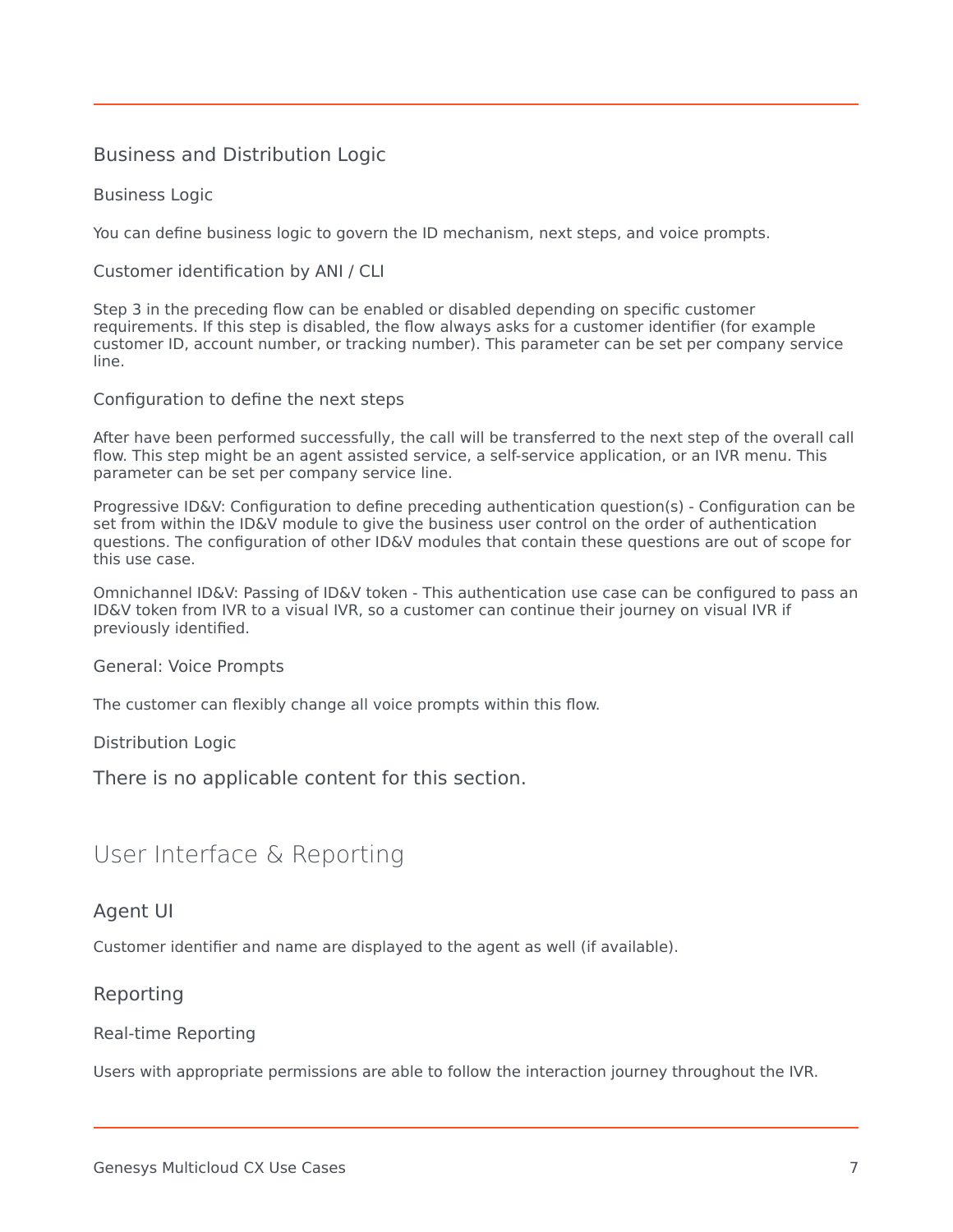Each step of the IVR process the caller enters (and after, if going to a user or to queue), is identified with time-stamps.

#### Historical Reporting

- Report that indicates the number of customers proactively identified by ANI/CLI
- Report that indicates the number of customers successfully identified and verified themselves
- Report that indicates the number of customers who were unsuccessful in identifying and verifying themselves

## <span id="page-7-0"></span>Customer-facing Considerations

#### <span id="page-7-1"></span>Interdependencies

All required, alternate, and optional use cases are listed here, as well as any exceptions.

| All of the following<br>required: | At least one of the<br>following required: | <b>Optional</b>                                    | <b>Exceptions</b> |
|-----------------------------------|--------------------------------------------|----------------------------------------------------|-------------------|
| <b>None</b>                       | <b>None</b>                                | <b>Inbound</b><br>• Genesys Call Routing<br>(CE01) | None              |

#### General Assumptions

The use case is supported for Cloud, Premise, and Platform as a Service (IVR PaaS).

For IVR PaaS, Genesys Intelligent Automation is deployed on premise and IVR ports are in Genesys Multicloud CX. Agents can be enabled in Genesys Engage on-premises or Genesys Multicloud CX.

Nuance ASR/TTS is only available on AWS, DTMF is available for Azure.

- Cloud ID&V is authored with Designer
- Company has a database that can be used to identify the customer. This database must provide the appropriate web services and must be web accessible
- Company provides access to an application to validate the customer identity
- Company must have a unique identifier for their customers
- User input must be numeric in the basic version of this use case. Alphanumeric inputs require Automatic Speech Recognition (ASR) with complex custom grammar creation and are available as an optional addon.